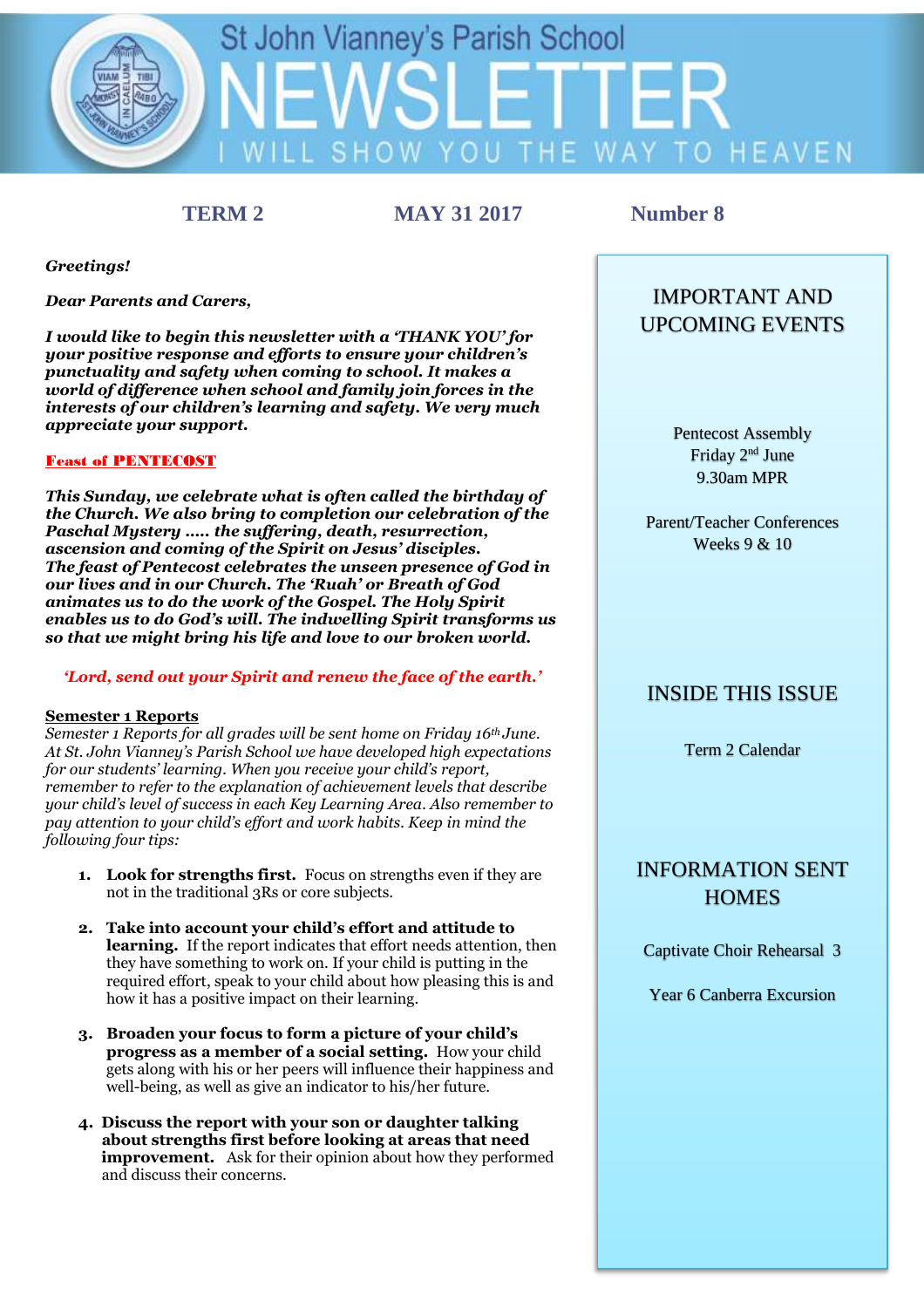#### **Parent/Teacher Conferences**

*During Weeks 9 & 10 you will have the opportunity to meet with your child's teacher to discuss their Semester 1 learning.*

*Please remember that each interview time slot is 15 minutes only. It is important that we are mindful of other parents waiting for their turn and keep to the allocated time slots. Parent/Teacher Conference times will be booked through www.schoolinterviews.com.au Information on how to book will be included with the Semester 1 Report.*

#### **PRIMARY ATHLETICS CARNIVAL**

*Last Monday our students in Years 3-6 attended the annual athletics carnival at the International Sports Park. The weather was kind to us and the children were full of excitement and energy. For Year 3, it was an especially significant day as it was their first opportunity to participate in this sporting event. It was great to see our students participating so enthusiastically in many events and displaying great sportsmanship and athleticism. Most importantly, they were having fun!* 

*A very sincere* **THANK YOU** *to Mrs Hancock for the amazing job she* **ALWAYS** *does from booking the venue to organising every part of the day down to the last detail. Without her expertise and hard work, this day would not run as smoothly as it did on Monday. I would also like to thank the staff for their hard work carrying out all the necessary roles to make the day a great success, marshalling, recording, time keeping, supervising and running the novelty events. What a wonderful team we have at SJVs! My thanks also to our parent helpers, Mrs Norris assisting with the long jump, Mrs Hendrickson for assisting with recording and ribbons and Mr Perez for being the starter. Your generosity of time and energy is very much appreciated.*

*Last but by no means least, our thanks to all the parents, family members and friends who came out to cheer the children on and support them on the day. The children really get a big thrill seeing you there.* **CONGRATULATIONS EVERYONE** *on a terrific day!*

#### *Blessings and thanks to all! Georgina Cox Principal*

#### *CAPTIVATE CHOIR SHOWCASE - 2017*

Just a reminder, for those students in Years 3 – 6 participating in the Captivate Choir Showcase, **an additional rehearsal date has been scheduled prior to the performance day. This will be held on Tuesday 13th June, 8:30am – 2:30pm at Nagle College, Blacktown.** The rehearsal will occur during the day and the students will be transported by bus to and from Nagle College, Blacktown. If you have not already, **please return this CAPTIVATE Rehearsal 3 Permission Note ASAP.**

#### **PERFORMANCE NIGHT – Thursday 15th June (Performance: 7pm – 8:30pm)**

**It will be an evening performance at Nagle College, Blacktown. It will be your responsibility to transport your child to and from the CAPTIVATE Showcase performance. We require your child to be in full school uniform and to arrive at Nagle College, Blacktown at 5:45pm. We will meet in the open space outside the hall.** *Please ensure your child has something to eat before the performance.* **Tickets can ONLY be purchased online from this website;<https://www.trybooking.com/QBCF>**

**Ensure you get in early as tickets are selling quickly.**

**INVITATION We would like to invite all parents and friends to attend our Pentecost Assembly ~ led by Year 5 Friday 2nd June 9.30am Multi-Purpose Room**

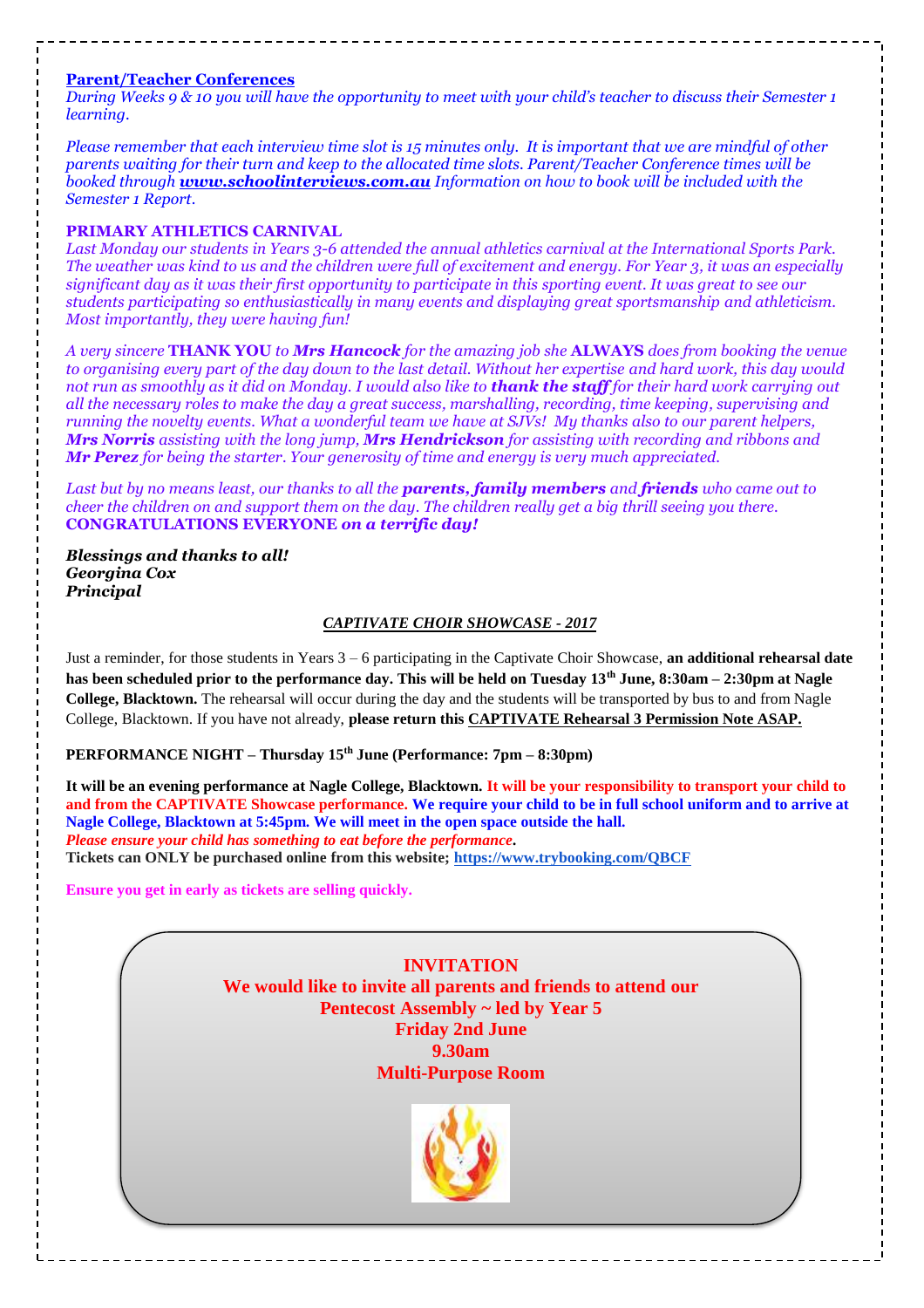## **TERM 2 CALENDAR**

| Thursday            | June 1  | 9.15am Parish Mass ~ Yrs. 3-6                             |  |
|---------------------|---------|-----------------------------------------------------------|--|
| Friday              | June 2  | 9.30am Pentecost Assembly $\sim$ Led by Year 5 $\sim$ MPR |  |
| Wednesday           | June 7  | $Yr. 5$ Science Incursion $\sim$ 'Light Up the World'     |  |
| Thursday            | June 8  | 9.15am Parish Mass $\sim$ Yrs. 3-6                        |  |
| Friday              | June 9  | 2.15pm Merit Assembly                                     |  |
|                     |         | P&F Cake Stall                                            |  |
| Monday              | June 12 | <b>QUEEN'S BIRTHDAY - PUBLIC HOLIDAY</b>                  |  |
| Tuesday             | June 13 | 8.30am-2.30pm Captivate Rehearsal at Nagle                |  |
|                     |         | (ICAS) Writing ~Yrs. 3-6 ( $12^{th}$ - $16^{th}$ )        |  |
| Wednesday           | June 14 | (ICAS) Spelling Yrs. 3-6                                  |  |
|                     |         | School Newsletter $\sim$ School's Website                 |  |
| June 15<br>Thursday |         | 9.15am Parish Mass $\sim$ Yrs. 3-6                        |  |
|                     |         | 7.00pm Captivate Showcase Performance ~ Nagle             |  |
| Friday<br>June 16   |         | 9.15am P&F Meeting                                        |  |
|                     |         | Semester 1 Reports K-6 go home                            |  |
|                     |         | 2.15pm Merit Assembly                                     |  |
| June 22<br>Thursday |         | 9.15am Parish Mass ~ Yrs. 3-6                             |  |
|                     |         | Year 6 Canberra Excursion                                 |  |
| Friday              | June 23 | 2.15pm Merit Assembly                                     |  |
| Monday              | June 26 | Parent/Teacher Conference Evening Session                 |  |
| Wednesday           | June 28 | School Newsletter ~ School's Website                      |  |
| Thursday            | June 29 | 9.15am Parish Mass $\sim$ Yrs. 3-6                        |  |
| Friday              | June 30 | 9.30am Student of the Term Assembly                       |  |
|                     |         | Sausage Sizzle ~ $P\&F$                                   |  |
|                     |         | <b>LAST DAY OF SCHOOL</b>                                 |  |

# **SCHOOL RESUMES FOR ALL STUDENTS ON MONDAY 17TH JULY**

## **TERM 2 SCHOOL FEE ACCOUNT REMINDER:**

Thank you to those families who have finalised their Term 2 fees.

Fees were payable on Monday **29th May.** Please contact Mrs Fletcher, if are unable to finalise your fees for Term 2.

# **MORNING ASSEMBLY & SUPERVISION CHANGES**

### **The following changes commenced on Monday 8th May:**

- Students sit and wait in the amphitheatre each morning until supervision begins at 8:30am ( NO student should be here earlier).
- Students will be moved to the GRASS area for play by supervising teachers
- $\bullet$  Bell rings at 8:55am and students will be directed to the amphitheatre for assembly
- **MORNING ASSEMBLY WILL BE ON MONDAY ONLY IN THE AMPHITHEATRE.** All students celebrating birthdays that week will be announced and congratulated. Any special news eg First Communion etc will also be shared.
- When Monday is a public holiday or Staff Development Day, the assembly will be on Tuesday.
- **If the amphitheatre is too wet, Monday morning assembly will be in the Multi-Purpose Room**
- **For the remainder of the week, students will line up in designated places when the bell rings and will move directly into their classes with their class teacher**
- Major presentations eg sports awards, ICAS awards/trophies etc will be done at the Friday Merit Assembly at 2:15pm

At least 20 valuable minutes of learning will be reclaimed each day with these changes. I know that each of you value your child's learning opportunities and hope that you will be supportive of this initiative which we believe will be of benefit to our students.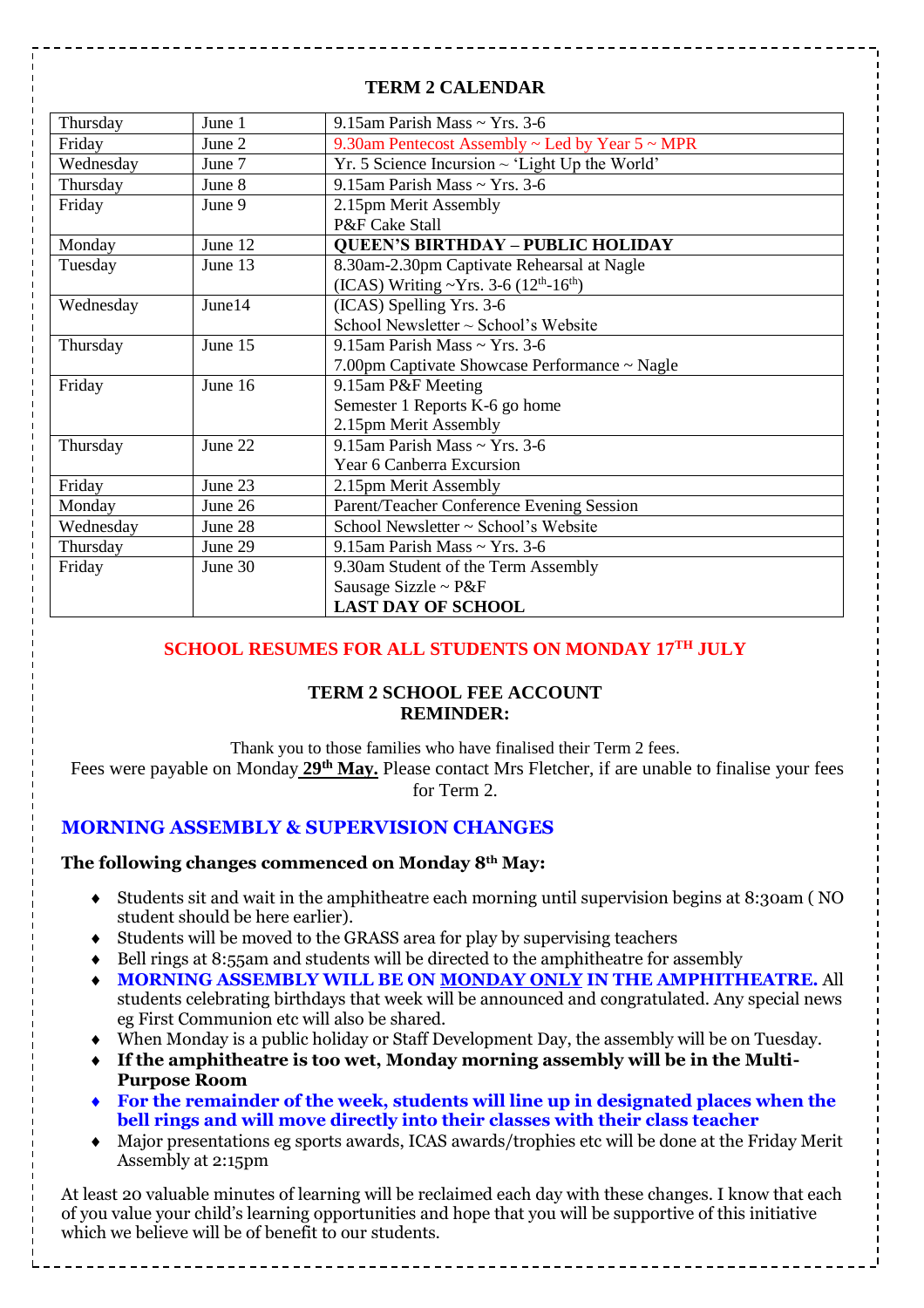# **MERIT CERTIFICATES Congratulations to the following Students:**

| KF  | Liana Saba<br><b>Hendrix Layson</b><br><b>Anna Prokhorov</b><br><b>Jesiah Flores</b><br><b>Celestine Cabiguen</b><br><b>Bernadette McIntyre</b>        | KT | <b>Mateo Martinez</b><br><b>Marina Siric</b><br><b>Stephanie Nery</b><br><b>Bella Ramia</b><br><b>Mark Boctor</b><br>Jaanvi Sahni                    |
|-----|--------------------------------------------------------------------------------------------------------------------------------------------------------|----|------------------------------------------------------------------------------------------------------------------------------------------------------|
| IB  | <b>Javier Pelias</b><br><b>Eliah Angok</b><br>McKenzie O'Keefe<br><b>Chloe Marcelo</b><br><b>Mikayla Sococ</b><br>Dean Sultana                         | 1D | Elijah Sibucao<br><b>Trinity Turner</b><br><b>Jack Vatuloka</b><br><b>Nathan Angelo</b><br><b>Skye Garcia</b><br><b>Alyanna Maningat</b>             |
| 2C  | Maria Kanesh<br><b>Kobe Sococ</b><br><b>Chelsea Quimpo</b><br><b>Nina Isakov</b><br><b>Bridget Mercado</b><br><b>Gabriel Hidalgo</b>                   | 2S | <b>Carlos Lopez</b><br><b>Alana Jesson</b><br><b>Kodie Leigh Scott</b><br><b>Sebastian Canicula</b><br><b>Isaac Bayada</b><br><b>Tayana Hamilton</b> |
| 3A  | <b>Nicolas Perez</b><br><b>Jerome Chin</b><br>Angelica Icaca<br><b>Jayden Liu</b><br><b>Tyarrah Jimencz</b><br><b>Jerome Chin</b>                      | 30 | <b>Adia Aniano</b><br>Naomi Menardo<br><b>Cryztle Espino</b><br><b>Jesse Scott</b><br>Lachlan Rull<br>Khodi Azzopardi                                |
| 4D  | <b>Cadence Autagavaia</b><br><b>Bernadette Mercado</b><br><b>Blake Norris</b><br><b>Sabine Escueta</b><br><b>Isabel Mitchell</b><br>Mounir Abou-Yaghi  | 4M | Lara Derjani<br><b>Ethan Micallef</b><br><b>Adam Mercieca</b><br><b>Angelina Shafig</b><br><b>Pedrito Gatbonton</b><br><b>Sandra Gorgees</b>         |
| 5HJ | <b>Amelia Esposito</b><br><b>Jenzel Rindfleish</b><br><b>Jairo Arispe</b><br><b>Cyanne Dela Curz</b><br><b>Abinav Chennupati</b><br><b>Lucas Perez</b> | 5R | Jacob Vatuloka<br><b>Dominic Mercado</b><br>Deborah Angelo<br><b>Frienczel Espino</b><br>Kodi Dijanosic<br>Nikolai Quimpo                            |
| 6M  | <b>Tiana Flores</b><br><b>Liam Micallef</b><br><b>Jacob Bolton</b><br><b>Adrian Padernilla</b><br><b>Giselle Quigg</b><br><b>Stephanie Attard</b>      | 6R | <b>Vincent Crisostomo</b><br><b>Eliana Frendo</b><br><b>Ivan Siric</b><br>Erika Zammit<br><b>Vincent Crisostomo</b><br><b>Ben Filippi</b>            |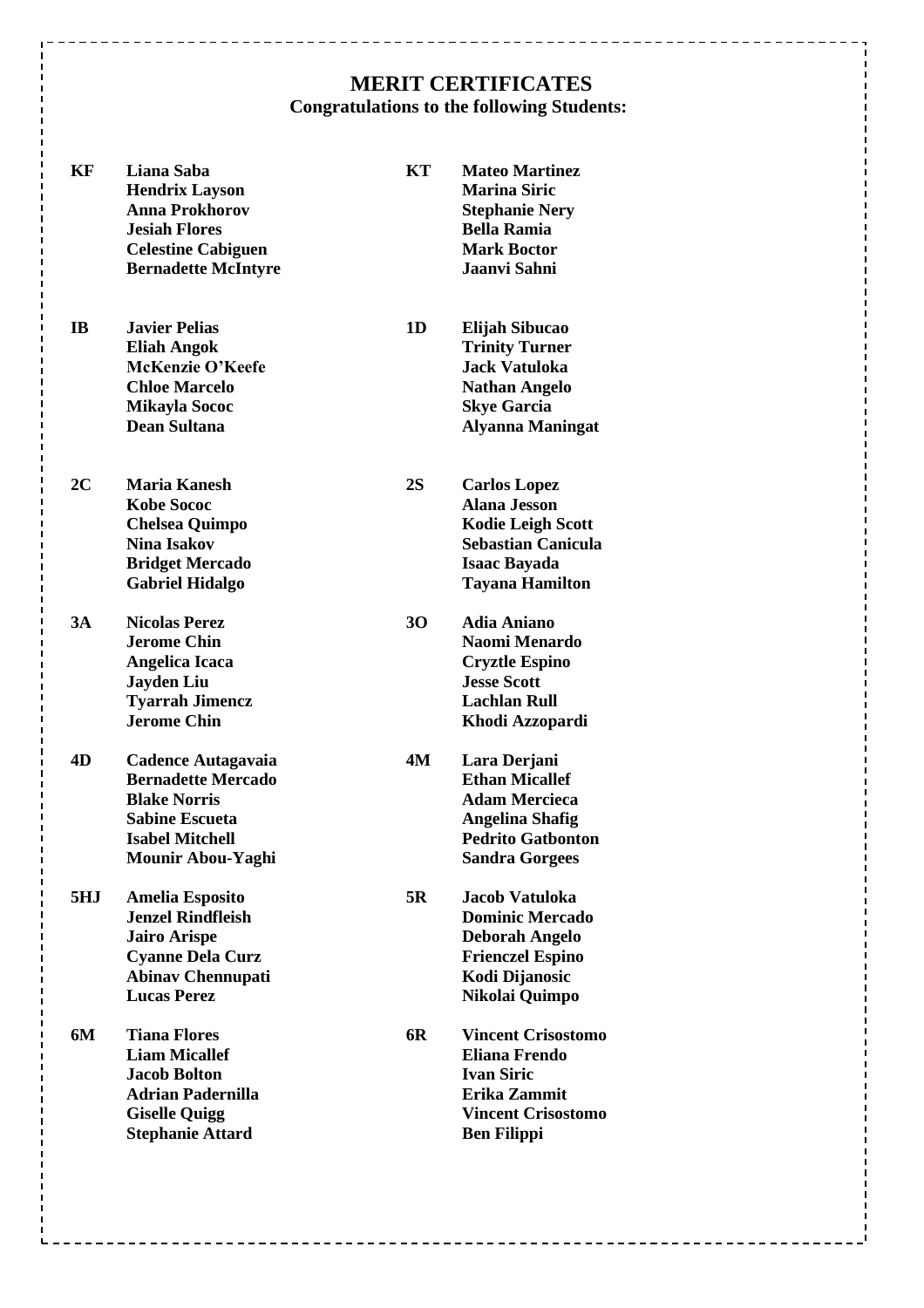### **LIBRARY NEWS**

#### **2017 Premier's Reading Challenge**

The following students have completed the 2017 NSW Premier's Reading Challenge.

Congratulations to **Jessica Laidlaw, Jordan Laidlaw, John-Paul Abouchaaya, Berend Slager, Frienczel Espino, Cryztle Espino, Keira Hamilton, Nina Isakov, Anna Prokhorov, Brook Shaw, Amelia Azzopardi, Tayanamarie Hamilton, Ysabella Sibucao, Elijah Sibucao, Ayurvi Chaudhary, Aayana Chaudhary and Myron Nicolas.** 

# Enrolment Forms for Kindergarten 2018

# are available from the office.

#### **P&F NEWS**

| <b>DATE</b>                  | <b>TIME</b> | <b>EVENT</b>           |
|------------------------------|-------------|------------------------|
| Friday 9 <sup>th</sup> June  | Recess      | Cake Stall             |
| Friday $16th$ June           | 9:15am      | <b>P&amp;F</b> Meeting |
| Friday 30 <sup>th</sup> June | Lunch       | Sausage Sizzle         |

#### *Fruit & Veg Sense Workshop*

Thank you to all the parents who attended the Fruit & Veg workshop. It was an informative session covering menu planning, making healthy recipes and a great chance for parents to chat and get some ideas from each other about how they get their children to eat fruit and vegetables. Hopefully everyone came away learning something new about incorporating more fruit and vegetables in their children's meals.

### *Cake Stall*

On Friday  $9<sup>th</sup>$  June the P & F will be holding a cake stall for the children at recess. Cakes, biscuits and slices will be priced at either 50c or \$1. Children are to bring their money on the day. The P & F are asking if **Kindergarten and Yr. 1 could donate cupcakes, biscuits, slices, doughnuts** on the day. **It is important to remember that all cakes, slices, biscuits etc should contain no nuts.** Volunteers are needed on the day to help sell at recess, if you can spare any amount of time to help please let the P & F know through Facebook, email or in person. **ENROLMENTS 2018**<br> **ENROLMENTS 2018**<br> **ENROLMENTS 2018**<br> **ENROLMENTS** 2018<br> **ENROLMENTS** are available from the office<br> **PATE**<br> **FROLMENT**<br> **FROLMENT**<br> **ENROLMENT**<br> **FROLMENT**<br> **FROLMENT**<br> **FROLMENT**<br> **FROLMENT**<br> **ENROLME** 

## *BBQ*

The P&F would like to thank **Bunnings Blacktown** for kindly donating 2 new barbeques to the school. This is a wonderful gesture and will be put to good use with lots of sausage sizzles in the future for the children. Our first sausage sizzle will be held on Friday 30<sup>th</sup> June. This is a wonderful chance for any dads to become involved and cook the BBQ so if you can keep this date free and come along it would be greatly appreciated. Notes will be sent home with the children closer to the date.

### *P&F Meeting*

The next P&F meeting will be held on **Friday 16<sup>th</sup> June at 9:15am** in the staffroom. We would love for you to come and have a coffee and some morning tea and toddlers are most welcome to attend.

### *Staying In Touch*

You can stay in touch with news and events, contribute your ideas and helpful contacts through our *"SJV Parents & Friends"* page on Facebook.



Narelle Sinclair P & F Secretary